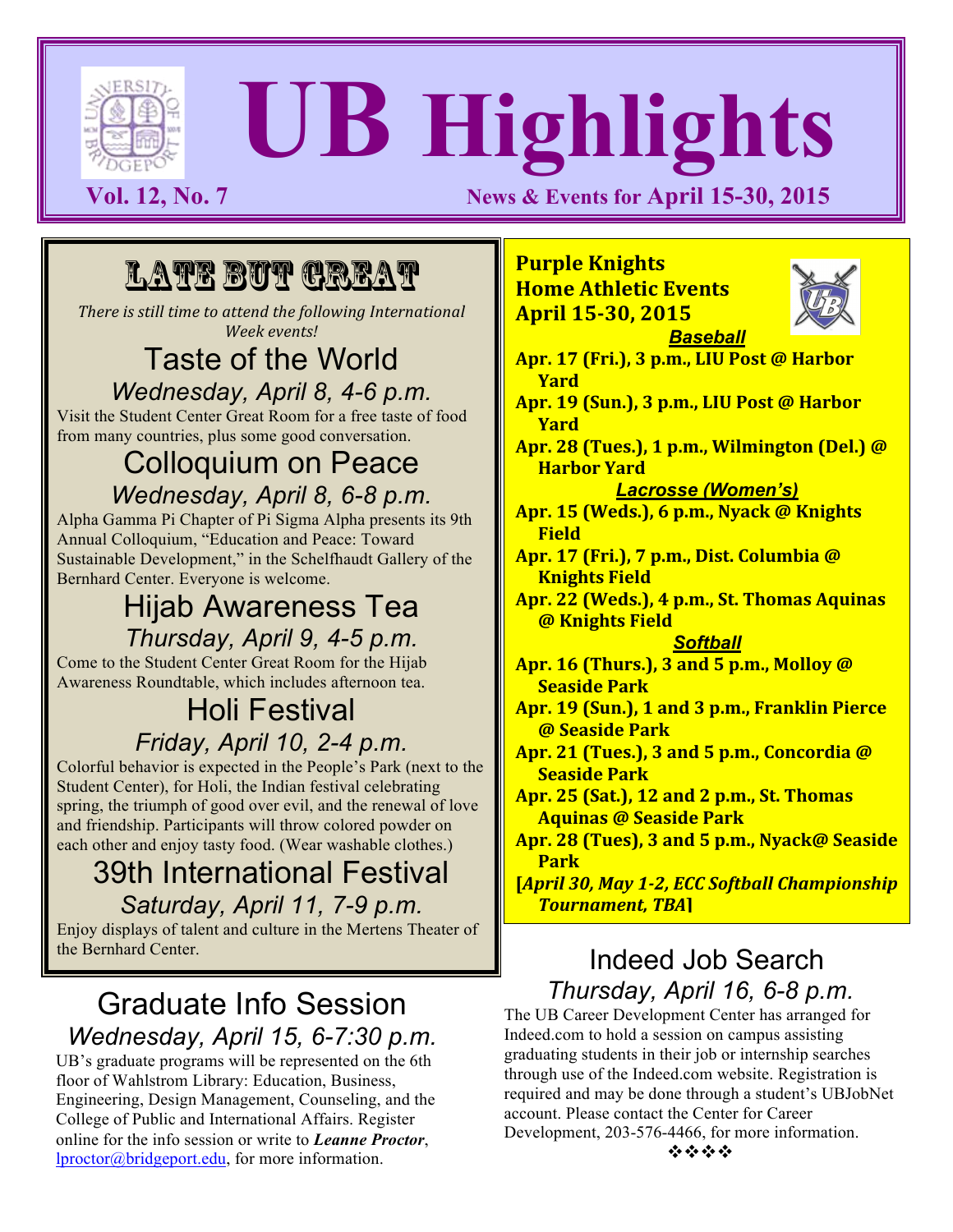#### Vagina Monologues at UB *Friday, April 17, 7 p.m. Saturday, April 18, 7 p.m. Sunday, April 19, noon*

The award-winning play based on V-Day founder and playwright Eve Ensler's interviews with 200+ women will be produced under the direction of *Jill Bassett*, associate director of residential life, and with the participation of women from the UB community and beyond. Held in the Littlefield Recital Hall of the Bernhard Center, the event will benefit the Center for Family Justice. Tickets are available in the Office of Residential Life (back of Seeley Hall), at the Center for Family Justice (753 Fairfield Avenue), or by phone at 203-334-6154, ext. 21. UB students \$2, UB faculty/staff \$5, general public \$10.



#### Health Sciences Open House *Saturday, April 18, 10 a.m.-1 p.m.*

In a session on the 6th floor of Wahlstrom Library, prospective students may learn about the application process and details of the following programs: Acupuncture, Chiropractic, Dental Hygiene (M.S. only), Naturopathic Medicine, Nutrition, Physician Assistant. Register online, or contact *Leanne Proctor*, lproctor@bridgeport.edu, for more information. \*\*\*\*

# Afroganza! *Saturday, April 18, 8:30 p.m.*

Sponsored by African Students Association, in the Student Center Social Room. Food and fun.

\*\*\*

# Life After Graduation *Monday, April 20, 12-1 p.m.*

The UB Alumni Association is providing students with a free lunch and a head start on managing their finances after graduation. A representative from Liberty Mutual, which offers UB alumni discounted auto and home insurance, will discuss navigating everything from car and renter's insurance to 401(k)s and offer-letter advice. In the Discovery Pavilion, first floor of Wahlstrom Library. Students should RSVP through their UBJobnet accounts. Call Alumni Relations at 203-576-4133 or email alumni@bridgeport.edu for more information.

## Executive Speakers Series *Tuesday, April 21, 5:30-7:30 p.m.*

*Ted Virtue*, founder and CEO of MidOcean Partners, will speak on "How to Succeed on Wall Street in Financial Services" and "Lessons on How to Get a Job and Optimize Your Career." In the Jacobson Lecture Hall, Mandeville 104. Refreshments 5:30-6 p.m., presentation 6-7 p.m., with Q&A and networking to follow. Free and open to all, but RSVP to

TrefzSchoolofBusiness@bridgeport.edu.

\*\*\*\*

# Education Info Sessions

Prospective students interested in learning about UB's School of Education are invited to register online for information sessions, on the 6th floor of Wahlstrom Library, providing information about the application process and program details for the following:

Wednesday, April 22, 6-7:30 p.m.: Programs at the Stamford Center Thursday, April 30, 6-7:30 p.m.:

Programs at the Waterbury Center For more information, email *Leanne Proctor*, lproctor@bridgeport.edu.

\*\*\*

## Big Spring Concert *Wednesday, April 22, 6:30 p.m.*

UB's Music & Performing Arts program presents its final concert of the 2014-15 academic year in the Mertens Theater of the Bernhard Center, featuring the performances of the UB Percussion Group, UB Chamber Singers, UB Fusion Ensemble, the University Singers, and the acting class. Free and open to all. For more information, call  $x4407$  or email  $music@bridgeport.edu$ .

\*\*\*

## Fresh Check Day *Weds., April 29, 11 a.m.-3 p.m.*

UB Counseling Services in conjunction with the Jordan Matthew Porco Memorial Foundation has arranged a day on the Ped Mall and in People's Park for a fresh, interactive "check-in" on our mental health and wellness. More than 10 community providers and 8 UB departments will be offering free chair massages, yoga and meditation information, gong therapy, and a chance to meet therapy dogs.

\*\*\*\*